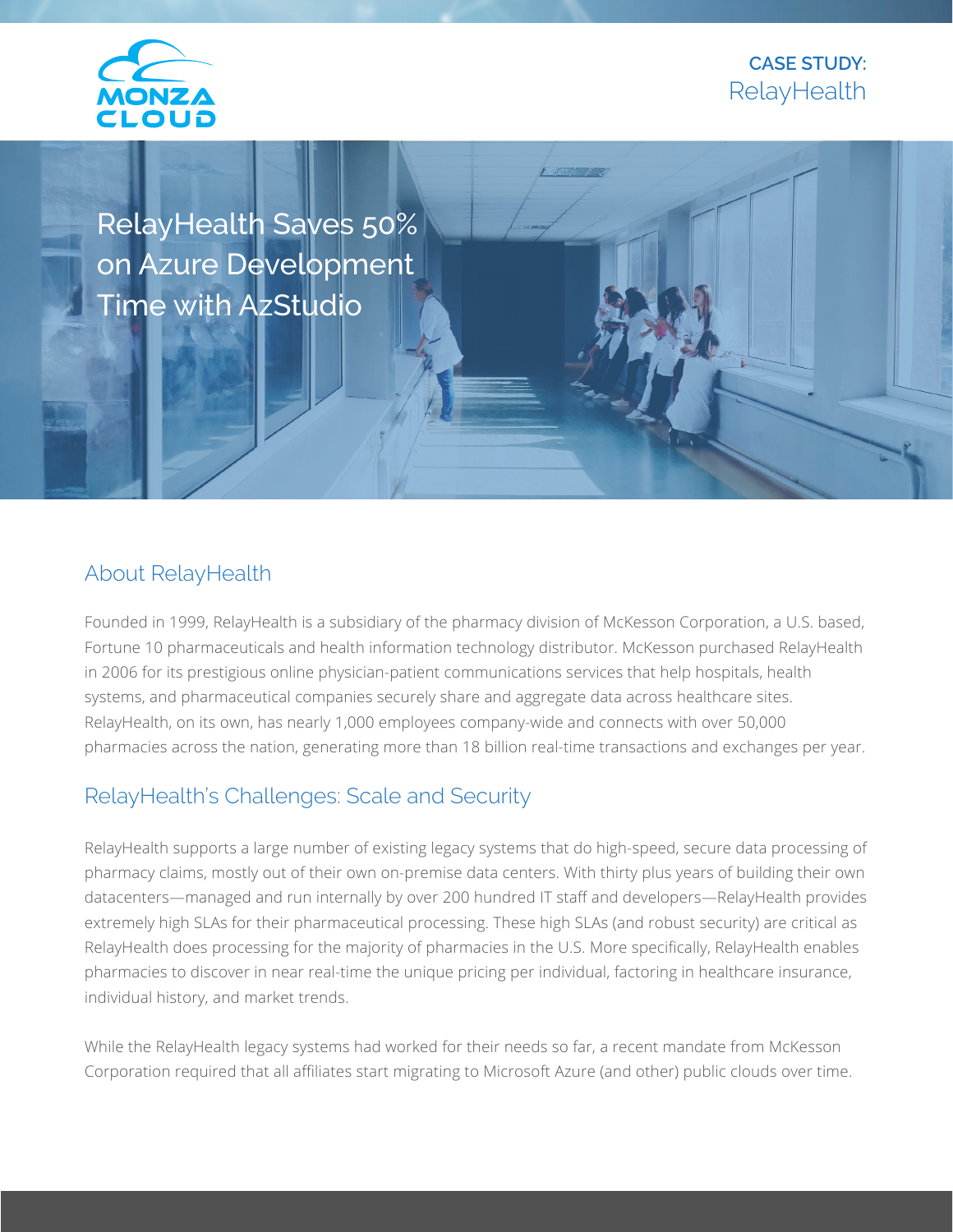Cloud migrations are no easy task for any company, but—when considering the magnitude and complexity of RelayHealth's current applications—RelayHealth had their work cut out for them. Building the necessary tools (strictly using Azure cloud APIs) would be inherently difficult, especially when considering the need to support:

- **• Strict SLAs**
- **• Robust security**
- **• Highly engineered system design patterns**

All of these complexities would need to be translated to an entirely new environment—the RelayHealth operations and development teams had never faced these migration challenges before. Therefore, without ready-made migration solutions to Azure, RelayHealth developers were looking at years of extensive effort spent building the necessary tools and expertise within and around public cloud.

## What the Company Needed: McKesson's Migration Plan to Microsoft Azure

RelayHealth had been looking for ways to increase their expertise and ability to test, investigate, mitigate, and resolve issues inside Azure public cloud but had not found any solution that sufficiently met their needs. They resigned themselves to the grueling effort of building the tools from scratch, realizing that the effort ahead would be tantamount to their decades of previous work constructing their current on-premise environments and applications. But it would all have to be accomplished in significantly less time.

Unfortunately, with the complexity of the project, and the lack of pre-built tools, this "speedy solution" was a nearly impossible task under the circumstances.

RelayHealth needed a way to streamline the migration process, without cutting critical security or development corners. They needed a preexisting framework—that, to their knowledge, didn't yet exist—in order to get to public cloud.

#### **A framework did exist, however; RelayHealth just hadn't found it yet.**

A senior McKesson Cloud Solutions Architect (tasked with helping Business Units like RelayHealth move their operations to Azure) had seen demonstrations of the Monza Cloud AzStudio development framework at a few community meetups and speaking engagements put on by Robert Dytmire, our CTO. This particular Architect was impressed by what he saw, so he proposed that RelayHealth investigate AzStudio as a possible alternative to building from scratch with Azure APIs. Taking this advice, Mark Beers, Senior Director of Development at RelayHealth, brought all of his direct reports and a few subject matter experts (developers with public cloud experience) into a few exploratory sessions with the Monza Cloud team.

Ease of use and adoption was critical to RelayHealth IT teams, as well as how much time and resources could be saved from not having to build their own tooling for public cloud development and operations. In these initial meetings, Monza Cloud demonstrated how AzStudio would meet all of these requirements and more.

**RelayHealth decided to engage in a formal POC with AzStudio for more formal evaluation purposes.**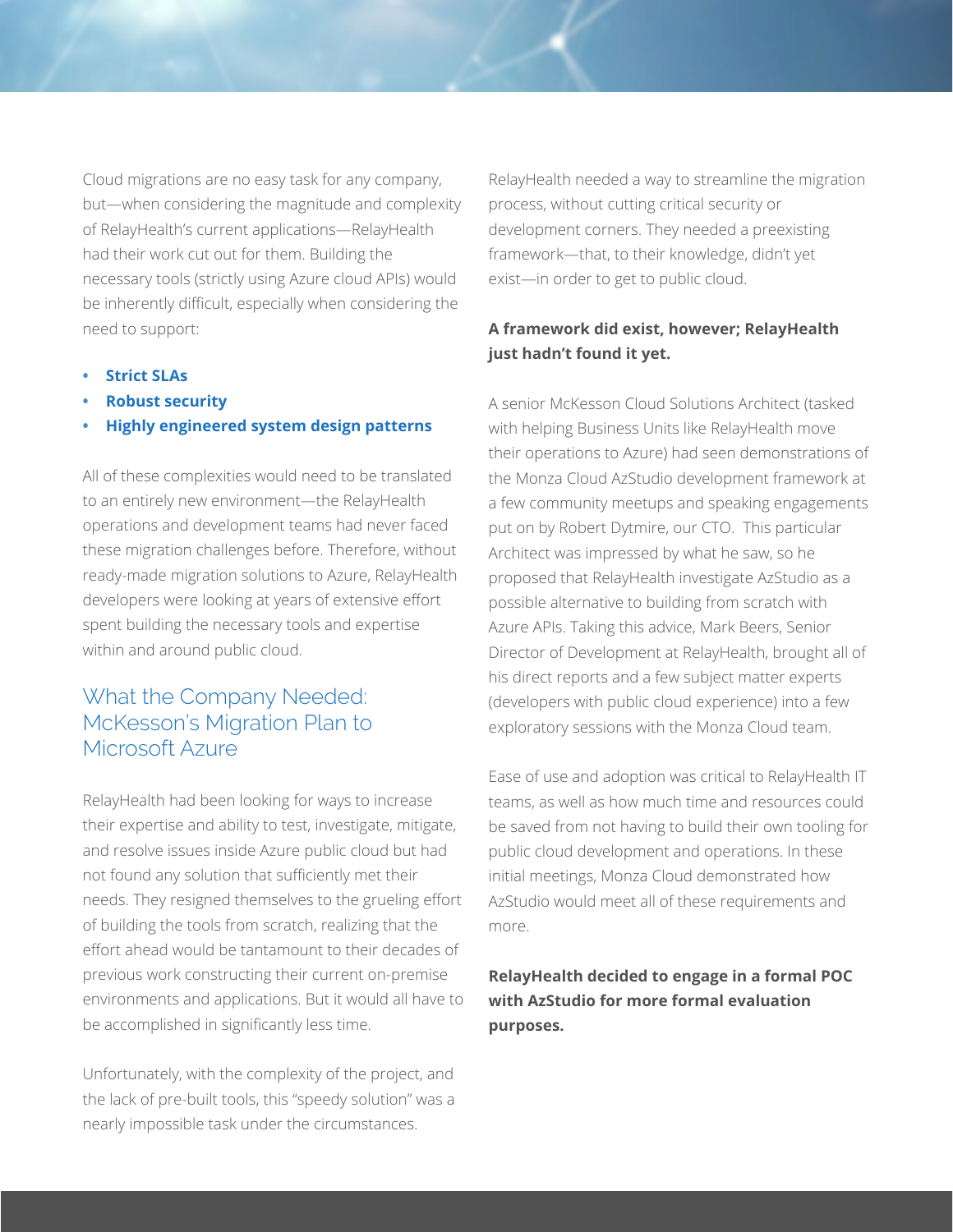## What AzStudio Provided: An Accelerated Pathway to Azure Cloud

Before connecting with Monza Cloud, a RelayHealth Senior Developer had been tasked with building a highly flexible product prototype (for later testing purposes in Azure) in order to simulate their bigger goal of moving all production applications to public cloud. However, this early prototype was built fully on-premise—few of the developers from RelayHealth had the practical experience or time to pilot this initial prototype in cloud. Two of our developers met with this initial developer as well as another senior dev to discuss the transition of their PoC product to cloud as well as how to measure:





**Performance in cloud Improvements in cloud Improvements in Azure PaaS**

Fundamentally, the goal was to recreate the Core of the Prototype application in the cloud using the AzStudio development framework. If they could get several of the scenarios to work in cloud, then they could move forward with confidence that the rest of the scenarios and other applications could be made cloud-ready as well.

During initial meetings, the biggest question that the RelayHealth developers had for us was, "Can we achieve these goals in a shortened time frame?" The original product prototype was built by one developer in 20 working days. Now, with two of RelayHealth's developers, after only a single day of training with AzStudio (plus our two Monza Cloud developers' support<sup>1</sup> as needed), our Monza Cloud team assured RelayHealth that the PoC sprint could be done in the remaining 2 working days (based on two developers working for a total of 4 "person days").



 *1By "support" we mean that our devs would provide code examples and relevant topics, as-needed "over-the-shoulder-guidance," and general instruction and recommendations. They did not code on the application.*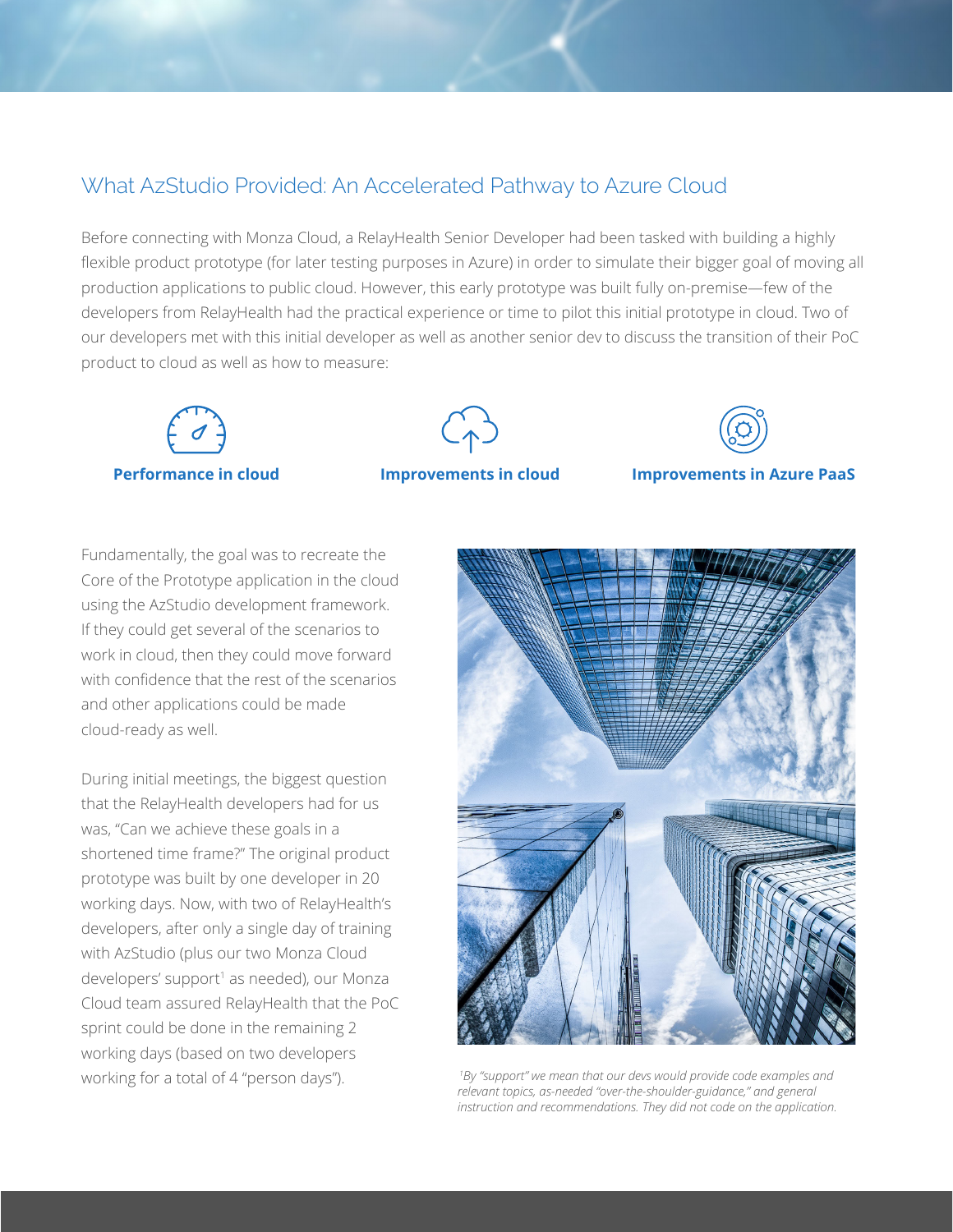# Initial Trial: What the Company Accomplished with AzStudio

The original on-premise prototype was written using Java; the Azure-based prototype would be written in .NET. This meant no recycling—RelayHealth developers would have to write all new code for this new cloud instance.

However, despite this, the two RelayHealth developers were able to rebuild the prototype in Azure cloud—with all of the features and capabilities of the original on-premise instance—in just a day and a half. As compared to the original prototype build which took one developer 20 days to do, AzStudio enabled the same amount of work to be completed in just 2 days (with two developers).

This streamlined, more efficient methodology is due to the AzStudio intuitive framework and development toolset. The pre-built modules and user-friendly interface allowed RelayHealth's developers to spend only one day training and 1.5 work days coding the instance. With minimal support from our development team, the two developers had a half day left over, so our team demonstrated how to leverage AZStudio for stretch goals:



The RelayHealth developers were impressed (and frankly excited) at the variety of features offered by AzStudio, and while we were able to cover quite a few in the remaining half day, the developers were left wanting to see more—but we had run out of time for the trial period.



Monza Cloud is an Atlanta-based Microsoft Partner that focuses on Azure adoption and cloud best practices & standards. Monza was built after years of direct project work for a variety of clients, when it became clear that tools like AzStudio would be necessary to fully utilize the power of the Microsoft Cloud. Come visit us today, at www.monzacloud.com